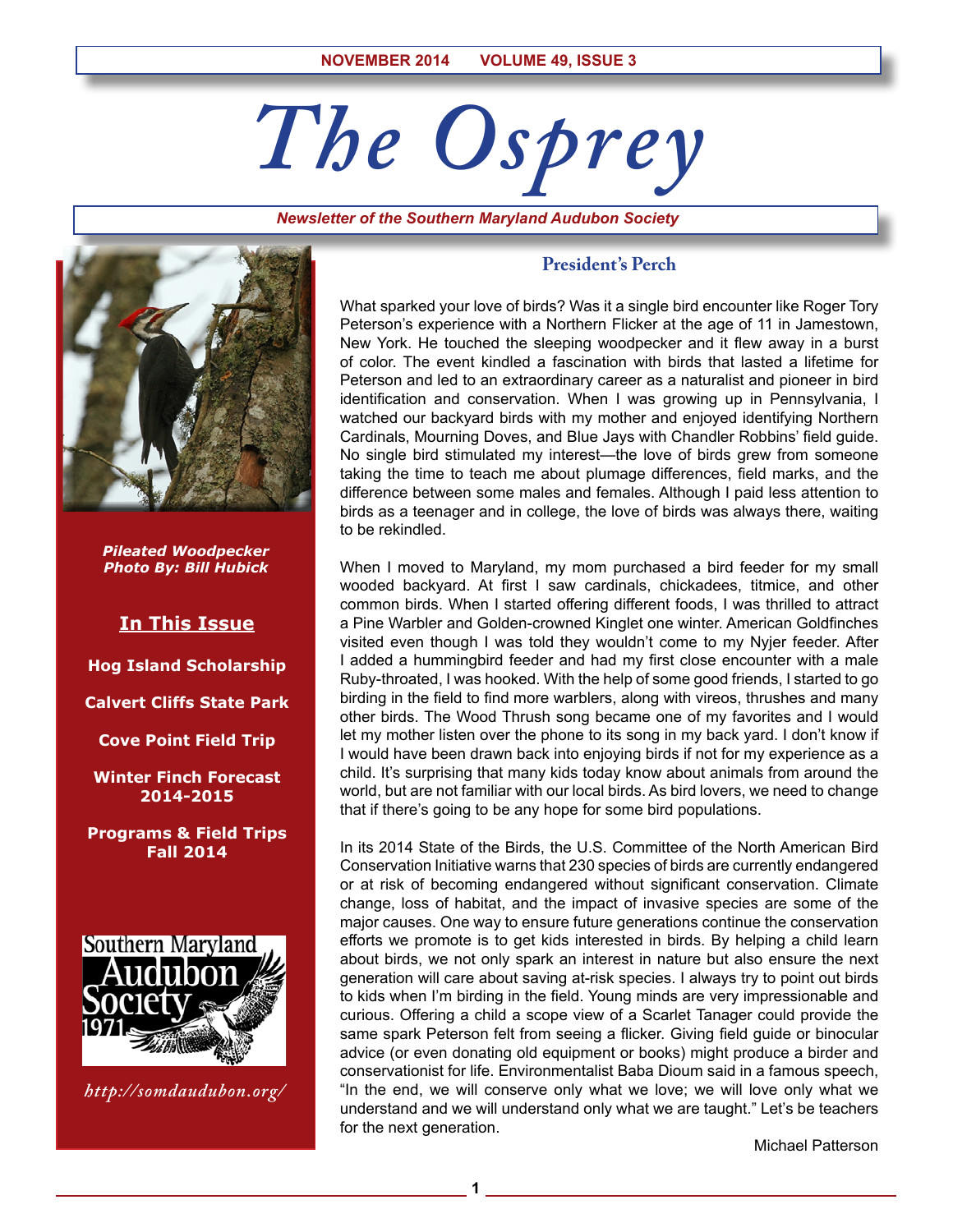## **Hog Island Scholarship**

The Southern Maryland Audubon Society is now accepting applications from Southern Maryland teachers, naturalists, and environmental educators for scholarships to attend summer educational programs on Hog Island in Maine. We are pleased to announce that for 2015, we will be giving two awards to attend these camps. The scholarships, which are valued at nearly \$1,000 each, will cover tuition, room, and board. Travel expenses are the responsibility of the educator. Recipients will be able to choose either the "Field Ornithology" workshop to be held June 14-19, 2015 or the "Sharing Nature: An Educator's Week" workshop to be held July 19-24, 2015.

SMAS has a long history of raising funds in order to award these types of scholarships to local educators. Past winners have returned from their experience truly appreciative of the chance to learn from knowledgeable staff in a unique environment. For more information about these experiences, visit http://projectpuffin.org/OrnithCamps. html

Applicants must be educators currently teaching in Southern Maryland. To apply, please send a one page letter explaining:

1) How you will benefit from the Hog Island opportunity 2) How you will use the workshop experience in your teaching to support the SMAS mission.

Your signed letter must contain your mailing address, email address, and phone number. Along with this letter, please include a signed letter of recommendation from your immediate supervisor describing your interests, abilities, and how the experience will benefit your organization and audience. Scholarship recipients will be required to submit a written report of their experiences within a month of their return. The deadline for applications is February 13, 2015. Please send application documents as attachments to:

Michael Patterson, Education Committee Chair, SMAS smaseducationchair@gmail.com

## **WELCOME, NEW MEMBERS!**

Marjorie J. Beaudwin, Hollywood Gloria Bryan, Indian Head Nancy Cain, Waldorf Bennett Frankel, Prince Frederick Toni Kruszka, Mechanicsville Evan & Savannah Mitchell, La Plata Brenda Sewell, Fort Washington

## **Calvert Cliffs State Park By Tyler Bell**

The morning started off with a nice, cool breeze and temps in the upper 60s. Oh wait, that was the next day! No, it was hot and humid already before 8 when we gathered in the parking lot and by the time we dragged back to the parking lot at the end of the trip, the heat index was well into the 90s. Ugh, why does this trip always end up being a death march?!

So, one of the better birds, at least for me, was two Baltimore Orioles chasing each other in the top of a pine before the group had arrived. The low angle of the sun made them almost glow. Sadly, they were gone before anyone could see them.

This was a trip of firsts for me. The largest group I've ever had on a SMAS trip (16 including myself) and two young boys (8 and 9 years old). Zach is a very enthusiastic 8 year old who surprised me with his knowledge of birds. His grasp of distribution was pretty amazing. If he keeps at it, he'll be one of the super birders who started when their brains were like sponges.

Our trip listed ended up being a paltry 36 species. This is the lowest total in all the years that I've led this trip. Certainly the heat had something to do with it. Thankfully, Jim and Judy Ferris, and Jan Degeneffe found a mixed feeding flock of warblers, chickadees and titmice. There were two American Redstarts and a Black-throated Green Warbler in the mix though they were high up in the trees and difficult to get on. The flock moved off uphill and out of sight.

Further down the trail, we heard the distinctive "queeer!" call of the Red-headed Woodpecker. This is a bird that is very restricted in distribution in southern Maryland and Calvert Cliffs State Park is one of the strongholds for this declining species. I set up the scope low enough for Zach and Andrew to see. The rest of us had to kneel to get looks until I raised the scope. We watched at least five birds flying around the stand of dead trees. We didn't see any juvenile birds, though.

Finally, we made it to the water. The blazing sun made it uncomfortable to scope on the beach and most of the group sat on the picnic tables in the shade drinking water and enjoying the breeze. Bald Eagles put on a good show, as always, and several adults and juveniles were seen flying around the cliffs and perching in trees.

I was very proud of the group for being such troopers considering the conditions. Will next year be another slog or will the temps cooperate? Tune in and find out!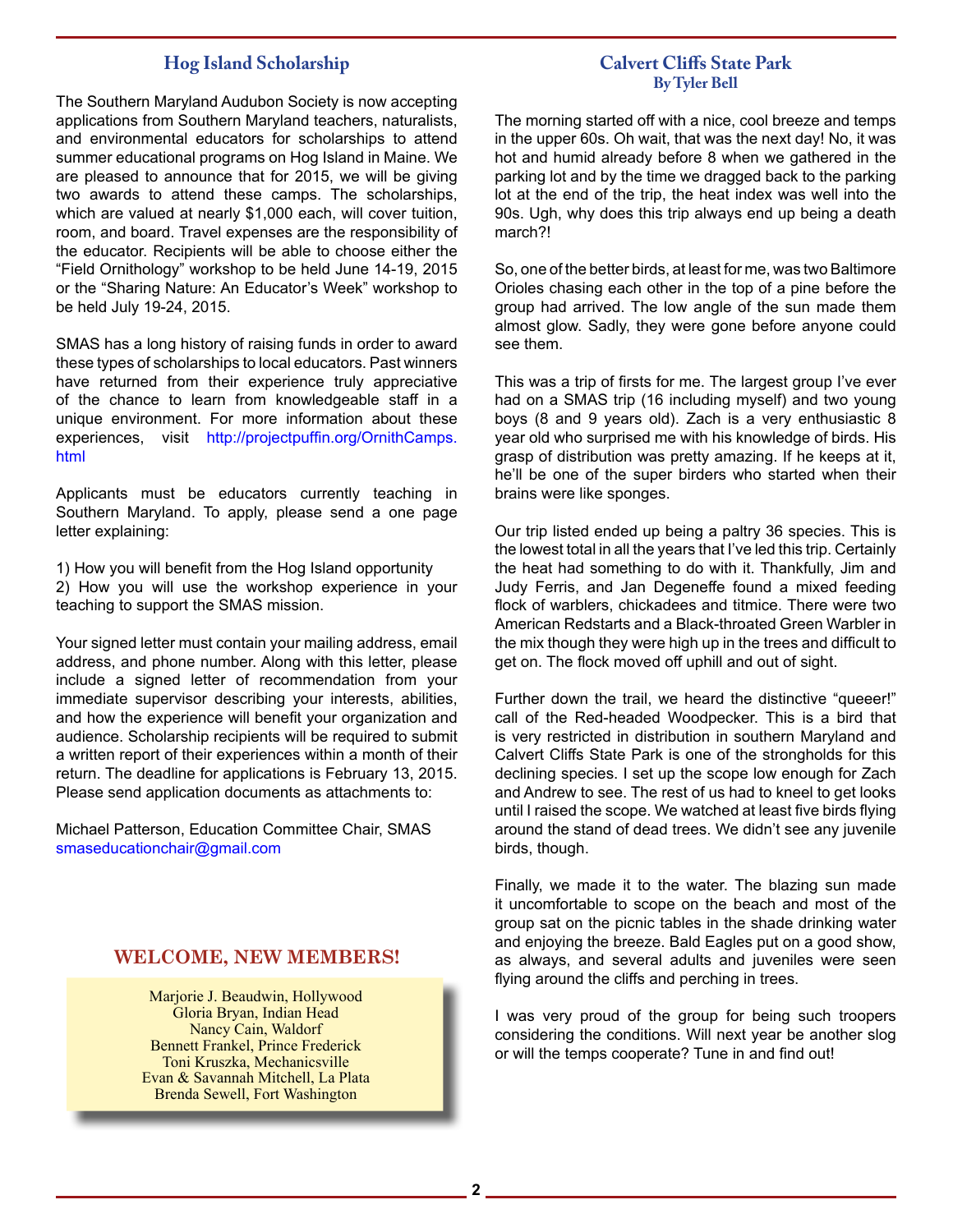## **Cove Point Field Trip: You should have told me we needed waders! By Bob Boxwell**

After threats of overnight rain going into the morning, Saturday, October 4's dawn was bright and almost clear. Eight birdwatchers including a dad and his young son were the guests. Billed as a trip to the beach and marsh at Cove Point, we quickly discovered the beach portion was mostly underwater. Nonetheless, we decided to give it a go and proceeded down the beach and into the poison ivy infested "highland".

We did not find many migrating warblers with Yellow-throated, Yellow-rumped, and maybe an American Redstart. The Bay had its usual assortment of gulls and cormorants and one Royal Tern. No shorebirds on the beach (unless they had scuba gear) but we did hear a Killdeer and saw a flock of peeps fly over the marsh.

The marsh was the best place to find things. The resident Canada Geese and a couple of American Black Ducks were on the water and a flock of a dozen Northern Shovelers did a fly by. [Editor's Note: Northern Shovelers are uncommon in Calvert County. This represents the highest tally reported on eBird!] The main activity was figuring out if all the birds of prey were Bald Eagles or not. Two perched birds were most likely Red-tailed Hawks, but the lighting and distance made a 100% ID a little difficult. One species, Mute Swan, was AWOL which was a good thing.

After climbing over several downed trees and ducking under vine laden cedars we emerged on the largest flat area that wasn't underwater. Within ten minutes of achieving this goal, the wind, which had been placid to this point, whipped up to a frenzy approaching a Camden Yards playoff crowd in the eighth inning. With darkening skies and the realization that we wouldn't have much luck hearing or seeing either of our target sparrows, the decision was reached to turn back before we got blown off the beach.

The return trip was much quicker than the outgoing with much less beach to use on returning. So our third SMAS to Cove Point was not the success that the last two were, but it was still a great morning. I would like to thank Dominion LNG for allowing us access to this location. While we could see much beach and we never reached the living shoreline area, it was evident that this project is still doing its job and the fresh water marsh remains intact.

> Phata by: Tyler Bell **Photo by: Tyler BellPine Siskin**



### **Winter Finch Forecast 2014-2015 by Ron Pittaway Ontario Field Ornithologists = Toronto, Ontario**

GENERAL FORECAST: This winter's theme is a "mixed bag" of finch movements. For example, some species such as Purple Finch will go south while White-winged Crossbills will likely stay in the boreal forest in widely separated areas where spruces are laden with cones. Common Redpolls should move into southern Canada and the northern states because birch seed crops are thin to average across the north. See individual finch forecasts below for details.

TREE SEED CROPS: Key trees affecting finch movements in the boreal forest are spruces, birches and mountain-ashes. Spruce cone crops are variable in Ontario. Crops are excellent around southern James Bay and very good to excellent west of Lake Superior. Crops are mostly poor elsewhere in the province such as Algonquin Park in central Ontario. The heavy spruce cone crop around James Bay extends east in a broad deep band across north-central Quebec into the Gaspe Peninsula. East of Ontario cone crops are generally poor in the Atlantic Provinces, New York State, New Hampshire and other northern New England States. West of Ontario cone crops are poor in the boreal forest in Manitoba and Saskatchewan but improve westward with average crops in southern Yukon and excellent crops in Alaska. Birch seed crops are poor to average in the boreal forest. Mountain-ash berry crops are very good to bumper across the boreal forest, but crops are low in northeastern Ontario and poor in Newfoundland.

INDIVIDUAL FINCH FORECASTS: Forecasts apply mainly to Ontario and adjacent provinces and states. Three irruptive non-finch passerines whose movements are linked to finches are also discussed. There will be local exceptions to individual forecasts. You can follow the movements of winter finches this fall and winter on eBird.

PINE GROSBEAK: Pine Grosbeaks should make a small flight into central Ontario because mountain-ash berry crops are low in northeastern Ontario. However, mountainash crops are excellent in north-central Quebec and in northwestern Ontario with excellent crops extending west across the boreal forest to Alaska so grosbeaks there may not move far from these areas. At feeders they prefer sunflower seeds, and also watch for them feeding on European mountain-ash berries and ornamental crabapples.

PURPLE FINCH: Last winter many Purple Finches stayed in the boreal forest because of bumper seed crops there. This fall most Purple Finches should migrate south of Ontario because many coniferous and deciduous tree seed crops are much lower in central and northeastern Ontario. When Purple Finches leave Ontario in October and November, they return in mid-April to mid-May to breed. At feeders Purples prefer sunflower seeds. Old-timers re-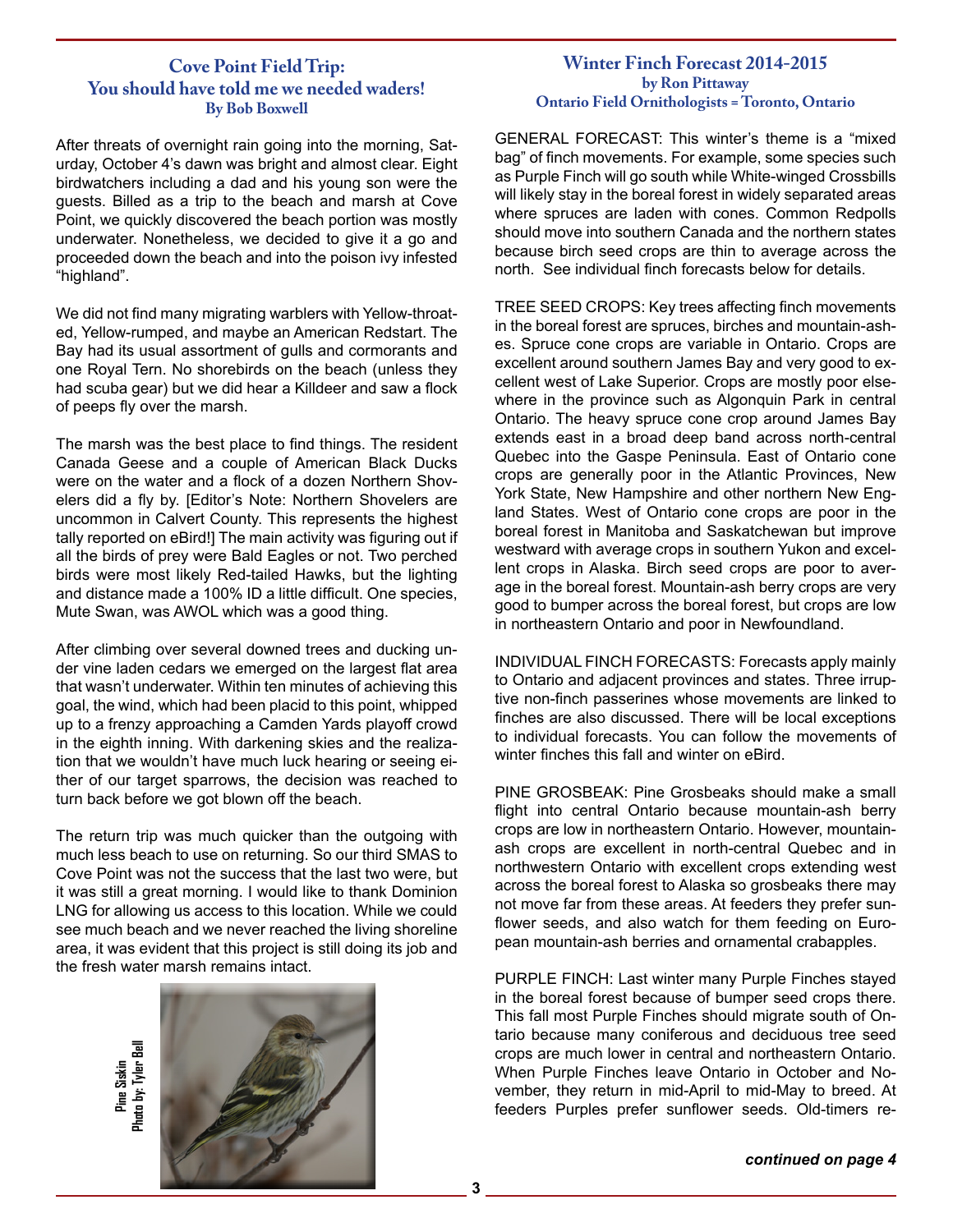member when Purple Finches were much commoner than they are today. The principal cause of the decline may be the absence of large outbreaks of spruce budworm.

RED CROSSBILL: Red Crossbills will be scattered in the Northeast this winter because cone crops are generally poor. Expect some in Ontario where red and/or white pines have locally good cone crops. A few Red Crossbills were reported this past summer north of Lake Huron. Red Crossbills comprise at least 10 "call types" in North America. However, the types are usually impossible to identify without recordings of their flight calls. Matt Young (may6 at cornell.edu) at The Cornell Lab of Ornithology will identify types if you send him your recordings and this will help with his ongoing research. Matt reports that Type 10s have been moving around the Great Lakes and Northeast for a few months and Pascal Cote of the Tadoussac Bird Observatory in Quebec reports a small movement of Type 3s.

WHITE-WINGED CROSSBILL: This crossbill will be mostly absent this winter from central Ontario such as in Algonquin Park because spruce and hemlock cone crops are very poor there. White-winged Crossbills move east and west like a pendulum across North America searching for bumper cone crops. In the Northeast they should winter in numbers around James Bay and east across north/central Quebec into the Gaspe Peninsula where spruce crops are heavy. Pascal Cote reports that White-winged Crossbills are currently abundant in boreal areas of Quebec such as Charlevoix and Chibougamau. They are unlikely to irrupt south in numbers because the excellent spruce cone crops in Quebec, northwestern Canada and Alaska should keep this crossbill within the boreal forest.

COMMON REDPOLL: Expect a moderate to good flight south this fall and winter because birch seed crops are variably poor to average in the boreal forest. At bird feeders redpolls prefer nyger seeds in silo feeders. Watch for "Greater" Common Redpolls (subspecies rostrata) from Baffin Island and Greenland in flocks of "Southern" Common Redpolls (nominate subspecies flammea). Greaters are larger, browner, longer tailed, and bigger billed in direct comparison with "Southerns". For photos of "Greater" Common Redpolls see links #5 and 6 below. Watch for redpolls in weedy fields.

HOARY REDPOLL: Watch for Hoaries this winter mixed in with flocks of Common Redpolls. The "Southern" Hoary Redpoll (nominate subspecies exilipes) which breeds south to northern Ontario is the usual subspecies encountered. It is rare but regular in redpoll flocks. "Hornemann's" Hoary Redpoll (subspecies hornemanni) was once considered a great rarity south of the tundra, but it has been documented with photos in recent years with four records accepted to date by the Ontario Bird Records Committee. For photos of Hornemann's see link #6 below.

PINE SISKIN: Siskins were observed in numbers this summer around southern James Bay and in southern Yukon. They will move east and west this fall searching for areas with excellent spruce cone crops. Siskins should winter in Alaska and north-central Quebec where spruce crops are excellent. However, those that fail to find adequate cone crops will probably wander south where they will frequent bird feeders with nyger seeds in silo feeders. Siskins are often detected by their wheezy clee-ip call, which is the best way to identify them in flight.

EVENING GROSBEAK: Very small numbers of Evening Grosbeaks should move south this winter into southern Ontario and the Northeast because tree seed crops are generally poor farther north. This past summer, Tyler Hoar reports the lowest number of Evening Grosbeaks that he has seen around Lake Superior and in Quebec's Laurentians in four years. Breeding populations are now much reduced from the population peak during the 1940s to 1980s linked to large outbreaks of spruce budworm. The feeders at the Visitor Centre in Algonquin Park should have some grosbeaks this winter. At feeders Evening Grosbeaks prefer black oil sunflower seeds.

For more information, check out this link: http://www.jeaniron.ca/2014/forecast14.htm

## **How High Birds Fly, Part II Written by Frances Wood**

Right now a flock of Bar-headed Geese could be flying over Mt. Everest. These champions of high-altitude migration leave their nesting grounds in Tibet and scale the Himalayan range on their way to wintering grounds in the lowlands of India. With the help of tailwinds, they can cover the thousand-mile trip in a single day.

How do these gray-bodied, five-pound geese with zebrastriped heads breathe at such high altitudes, since pilots and many mountain climbers need oxygen at half that altitude? Like other birds, the geese have a unique breathing structure adapted to extract oxygen from thin air, even at 30,000 feet. After inhaled air passes through the lungs, it's temporarily stored in several sacs, then circulated back through the lungs extracting still more oxygen.

The Bar-headed Geese also have a special type of hemoglobin, which helps their bodies absorb oxygen quickly at high altitudes. And the capillaries in their breast muscles are more numerous than in other birds, providing the muscles with a greater supply of oxygen.

Scientists are studying the physiology of these high-flying Bar-headed Geese to look for ways to help people cope with altitude and respiratory diseases.

BirdNote thanks all donors who keep it aloft and on the air. Learn more at BirdNote.org. http://birdnote.org/show/how-high-birds-fly-ii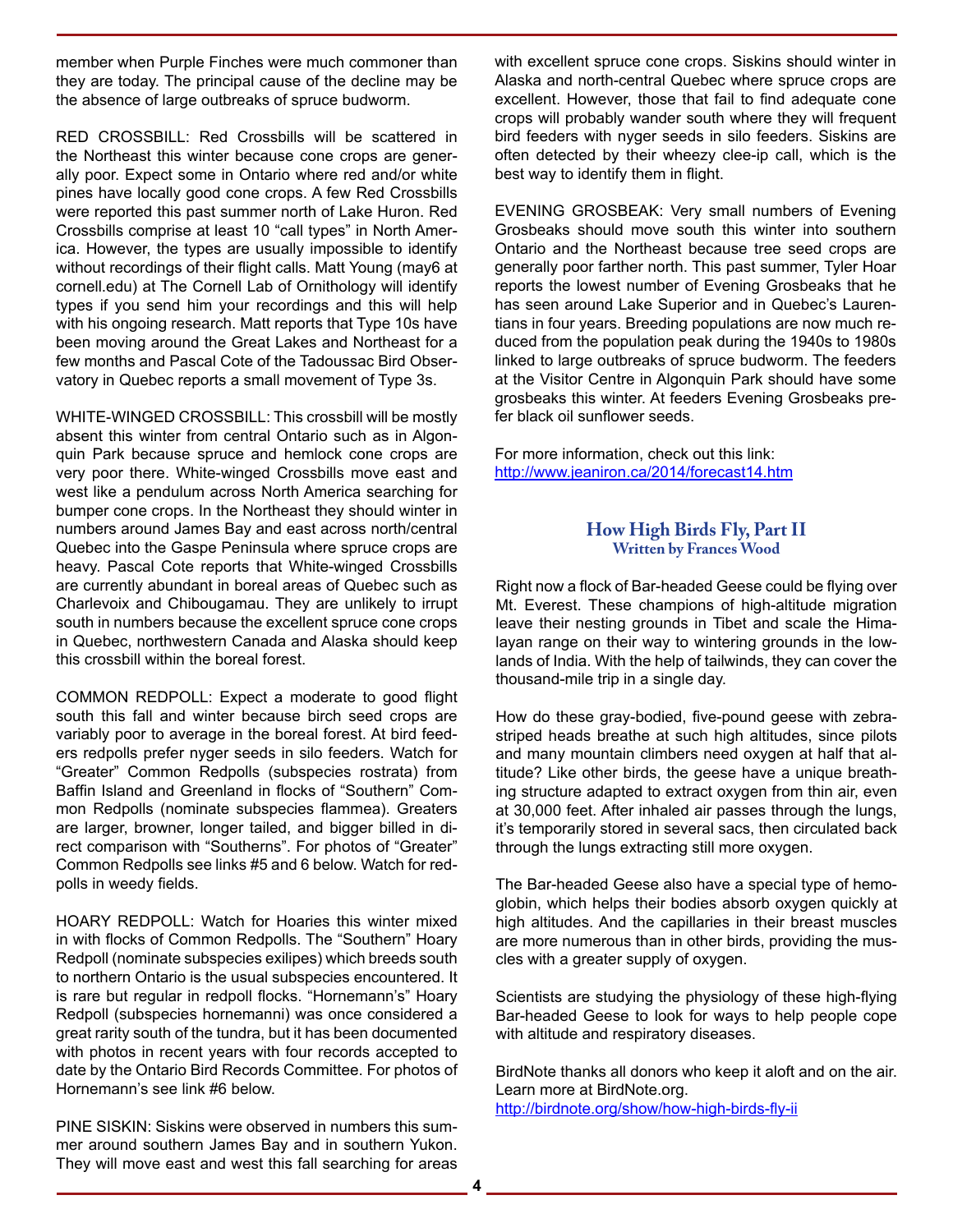## **Pacific Marine Reserve**

President Obama signed a proclamation in late September designating the largest marine reserve in the world, and one that is completely off limits to commercial resource extraction including commercial fishing. The proclamation expands the existing Pacific Remote Islands Marine National Monument, created by President George W. Bush, to six times its current size, resulting in 370,000 square nautical miles (490,000 square miles) of protected area around a series of tropical islands and atolls in the south-central Pacific Ocean.

The designation is a scaled-back version of a more ambitious plan the administration had originally floated in June, and a plan we reported on in the July E-bulletin: http://refugeassociation.org/?p=9787/#remote

Last month's decision will allow for fishing around roughly half the area's islands and atolls, thereby aiming to limit economic impact on the U.S. fishing interests.

Besides the treasure of under-sea life in the monument, the area is also home to millions of seabirds that regularly forage over hundreds of miles and bring food back to their young on nesting sites on the monument's islands and atolls.

The expanded monument will continue to be managed by the Departments of the Interior and Commerce through the U.S. Fish and Wildlife Service and National Oceanic and Atmospheric Administration respectively.

You can view a map with the old and new Monument boundaries here:

http://apps.washingtonpost.com/g/page/national/proposed-expansion-of-a-marine-monument/1101/

Birding Community E-bulletin Paul J. Baicich - 410-992-9736 paul.baicich@verizon.net

You can access past E-bulletins on the National Wildlife Refuge Association (NWRA) website: www.refugenet.org/birding/birding5.html



**Brown-browed albatross Photo By: JJ Harrison**

*Southern Maryland Audubon Society*



Foster Parents Needed!!



The Southern Maryland Audubon Society supports raptor conservation and research projects in the Southern Maryland area through the "Adopt-A-Raptor" Program. The program currently includes four species: **Osprey, Barn Owl, American Kestrel and Northern Saw-whet Owl**. Each bird is banded by a licensed bird bander with a serially numbered metal band, in cooperation with the U.S. Bird Banding Laboratory. A limited number of birds are available for adoption each year!

#### **NEW FOR 2013!! "Adopt-A-Nest" now available for Osprey, Barn Owl & Kestrels!**

#### Adoptive "parents" will receive:

A certificate of adoption with the bird's band number, and location and date of banding.

Information on the ecology and migration patterns of the species

Any other pertinent information that may become available

#### Your support helps provide:

- Barn Owl Nest Boxes
- Osprey Nesting Platforms
- Kestrel Nest Boxes
- **Mist Nets or Banding Supplies**

Complete the form below to "Adopt-A-Raptor" with the Southern Maryland Audubon Society

--------------------------------------------------------------------------------------------- *Mail completed form to: Melissa Boyle, Adopt-a-Raptor, 10455 Point Lookout Rd. Scotland, MD 20687*

Name:\_\_\_\_\_\_\_\_\_\_\_\_\_\_\_\_\_\_\_\_\_\_\_\_\_\_\_\_\_\_\_\_\_\_\_\_\_\_\_

as it should appear on Adoption Certificate

Address:\_\_\_\_\_\_\_\_\_\_\_\_\_\_\_\_\_\_\_\_\_\_\_\_\_\_\_\_\_\_\_\_\_\_\_\_\_

I wish to adopt:

 $(# of)$  Osprey, \$10 each / \$25 per nest

 $(# of)$  Barn Owl, \$25 each / \$50 per nest

(# of) Northern Saw-whet Owl, \$30 each

(# of) American Kestrel, \$35 each / \$75 per nest

\_\_\_\_\_\_\_\_\_\_\_\_\_\_\_\_\_\_\_\_\_\_\_\_\_\_\_\_\_\_\_\_\_\_\_\_\_\_\_\_\_\_\_\_

Amount Enclosed:

*Make checks payable to: Southern Maryland Audubon Society*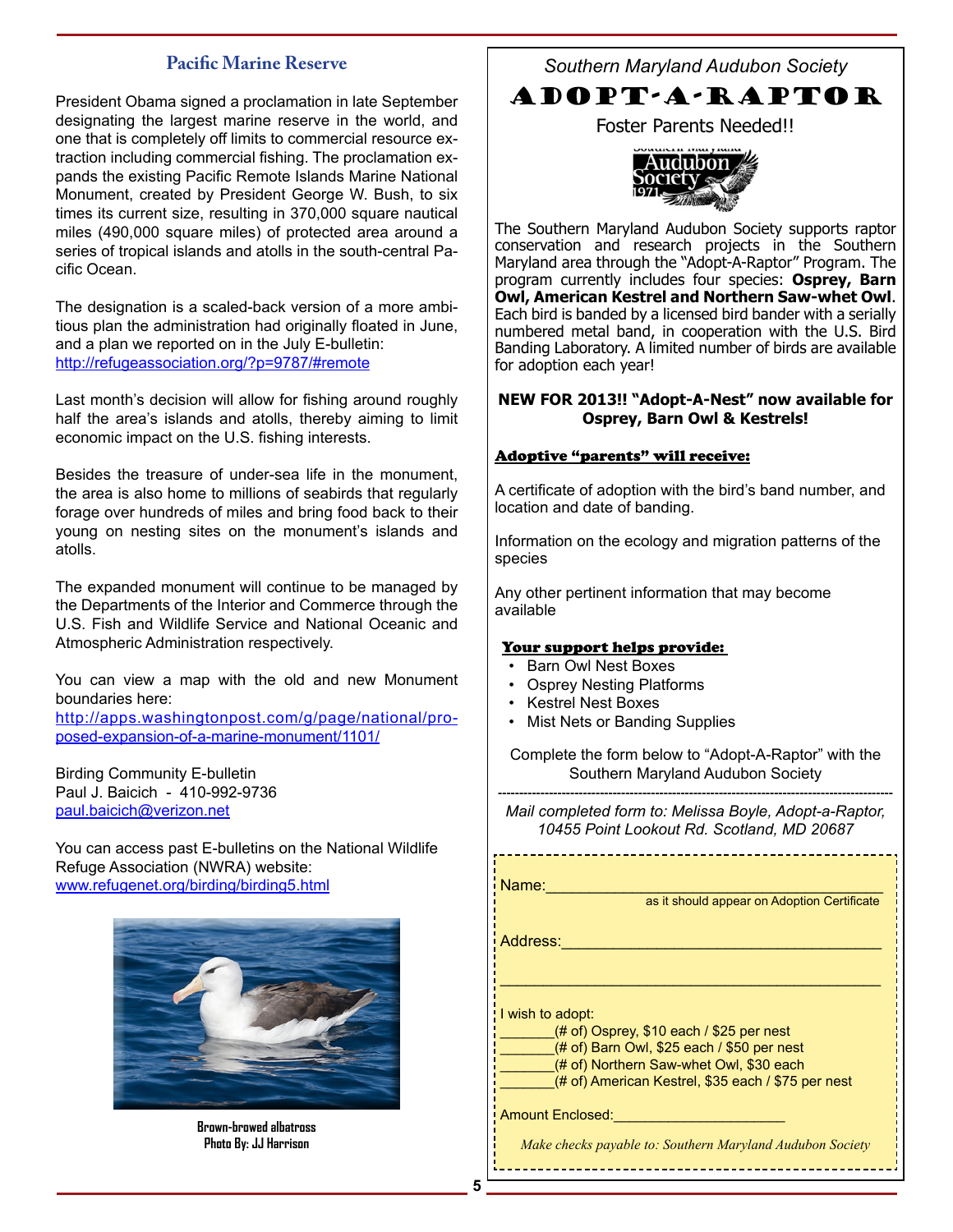

North American bird populations are declining in several key habitats, according to The State of the Birds 2014. In addition to assessing population trends, the authors created a "Watch List" of 230 bird species that are currently endangered or at risk of becoming endangered without significant conservation help. Fortunately, the report also reveals that bird populations are recovering in areas where a strong conservation investment has been made.

The report was prepared by the U.S. Committee of the North American Bird Conservation Initiative, a 23-member partnership of government agencies and organizations dedicated to advancing bird conservation. The scientists analyzed four decades of data from several continentalscale monitoring programs, including the North American Breeding Bird Survey and the Christmas Bird Count.

To see the full report, go to this link: http://www.stateofthebirds.org/2014%20SotB\_FINAL\_lowres.pdf

The State of the Birds website was produced for the U.S. Fish and Wildlife Service by the Cornell Lab of Ornithology.

Cornell Lab of Ornithology 159 Sapsucker Woods Rd. Ithaca, NY 14850 (800) 843-2473 cornellbirds@cornell.edu



Her profile said she liked the outdoors so I took her gulling at the landfill. Now she won't return my calls.

**Birding Family Circus https://www.facebook.com/BirdingFamilyCircus**

|                                                                                                                                                   | <b>MEMBERSHIP APPLICATION</b>                                                                                                                                                                                                                                                                                                                  |  |
|---------------------------------------------------------------------------------------------------------------------------------------------------|------------------------------------------------------------------------------------------------------------------------------------------------------------------------------------------------------------------------------------------------------------------------------------------------------------------------------------------------|--|
| $\Box$                                                                                                                                            | Please enroll me as a member of the Audubon Family and the Southern Maryland Audubon Society. I will receive the chapter<br>newsletter, The Osprey, and all my dues will support environmental efforts in Southern Maryland.                                                                                                                   |  |
| $\Box$                                                                                                                                            | Please enroll me as a member of the National Audubon Society. My membership will also include membership in the Southern<br>Maryland Audubon Society. I will receive National's Audubon Magazine, the chapter newsletter, and support national and local<br>environmental causes. A fraction of my dues will be returned to the local chapter. |  |
|                                                                                                                                                   | Name<br><b>Example Address</b>                                                                                                                                                                                                                                                                                                                 |  |
|                                                                                                                                                   | City City State State New York State State State State State State State State State State State State State State State State State State State State State State State State State State State State State State State State                                                                                                                 |  |
| I DO I<br>do NOT wish to receive The Osprey electronically. My e-mail address is:<br>(electronic delivery saves SMAS printing and mailing costs.) |                                                                                                                                                                                                                                                                                                                                                |  |
|                                                                                                                                                   | <b>National Dues, Make check payable to</b><br><b>Chapter-Only Dues (new/renewal)</b><br><b>Make check payable to Southern Maryland Audubon Society</b><br>National Audubon Society -- Chapter code #C9ZL000Z                                                                                                                                  |  |
| $\Box$                                                                                                                                            | 1yr \$20 2yr \$38 3yr \$56<br>Individual/Family<br>$\Box$ Introductory Offer - 1 year<br>\$20<br>Senior/Student<br>\$15<br>$\Box$                                                                                                                                                                                                              |  |
| $\Box$                                                                                                                                            | Senior/Student 1yr \$15 2yr \$28 3yr \$42                                                                                                                                                                                                                                                                                                      |  |
| $\Box$                                                                                                                                            | Mail to: Southern Maryland Audubon Society, Attn: Membership<br>Individual Lifetime Membership <b>\$500</b><br>P.O. Box 181 Bryans Road, MD 20616<br>Senior (over 62) _____ \$250                                                                                                                                                              |  |

**6**